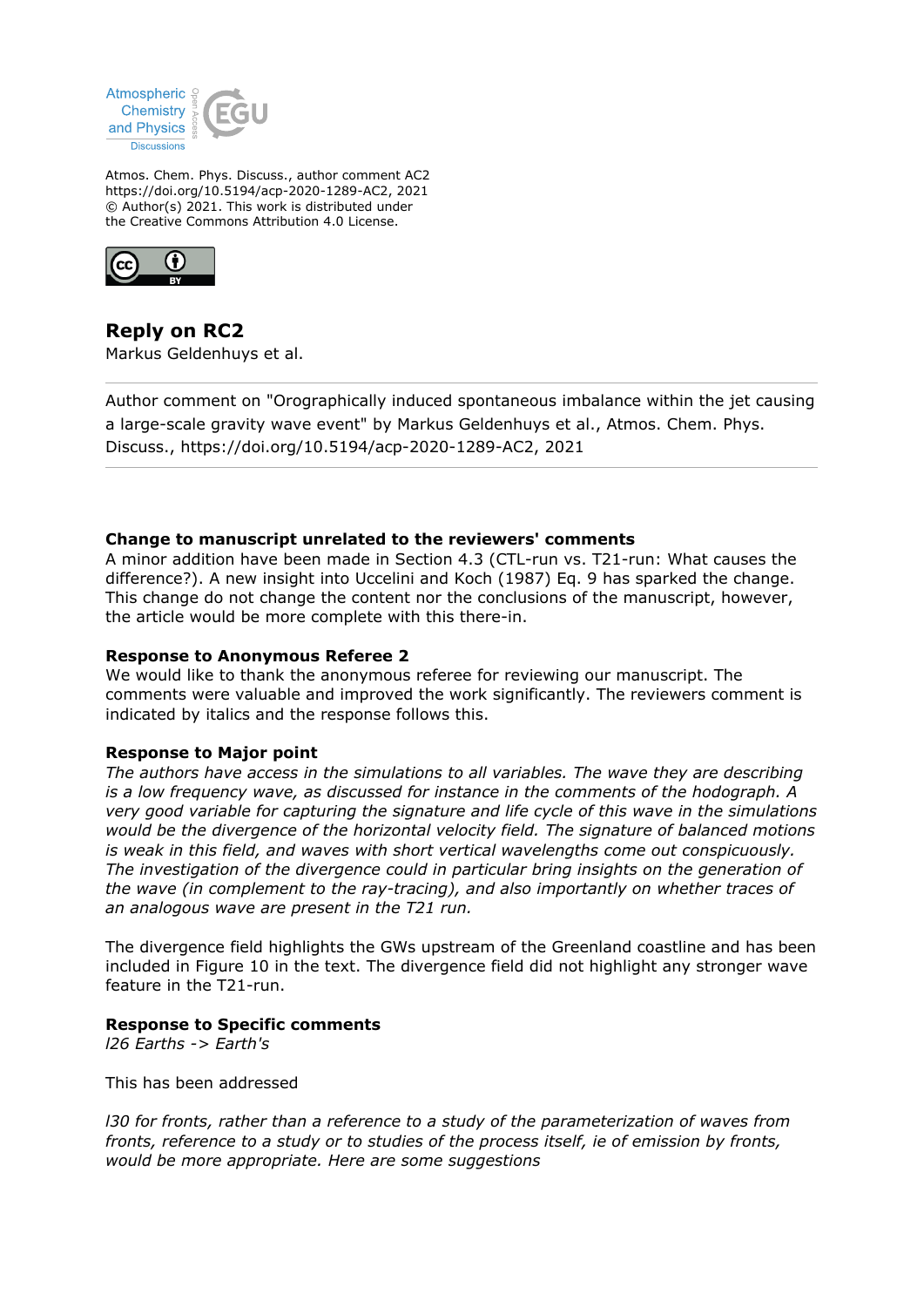References for Snyder et al. (1993) and Ralph et al. (1999) have been added.

*l50-56: De la Camara et al 2016 also obtained improvements after modifications of their NOGWD scheme. It is mentionned at the end of Garcia et al 2017 that the improvement can be obtained by enhancing the NOGD too.*

As suggested, text from de la Camara et al. (2016) and Garcia et al. (2017) has been included in the paragraph.

*l76: is the acronym PGGS explained somewhere? Is there a reference describing it?*

The acronym PGGS is explained in line 76 (first submission). We have updated the text to make this clearer.

*l113-115: does the irregular grid have disadvantages? It is indicated that it allows to reduce the computation time. How important is this? Naively, one imagines that such calculation is done just once, so that computational expensiveness may be secondary, so long as it remains within reasonable bounds.*

Compared to previously used techniques, the approach used here showed no significant disadvantages to the other implementation Krasauskas et al. (2018). Large 3D retrievals like the one presented in this paper require the use of supercomputers. Because of the nature of the problem, the calculation is done iteratively (and not only once). A typical tomographic retrieval will have 5 to 10 iterations. The run for this manuscript used  $\sim 1$ 000 000 points, this takes about 80 CPU hours with 6 processes and 2 threads. In practice, one needs dozens of these retrievals for a publication-quality 3D retrieval. Any computational cost savings are therefore relevant.

# *l113-115: It is pointed out that this is the very first irregular grid retrieval. Is it possibel to quantify error bounds relative to the retrieval used usually?*

This submitted manuscript was the very first Limited Angle Tomography (LAT) Delauney method retrieval. Krasauskas et al. (2020) recently submitted a full-angle tomography Delaunay method retrieval. (Our newly submitted article will reflect the addition of LAT as opposed to the one submitted first.)

Regarding the comparison of the new retrieval methods to the old one: The publication Krasauskas et al. (2018) performed a detailed comparison of the new regularisation and Delaunay triangulation techniques with the previously used methods. Comparison of the new methods against the old ones are evaluated using synthetic data retrievals (Figure 3 in Krasauskas et al. (2018), compare rows A and D) and error bar comparison is shown in Figure 5, rows B and D. To summarise the paper, they found that the new method compared to the old method show similar structures within the tangent point area (high trust region).

*Some of uncertainties are discussed in lines 122-125; this is interesting. Perhaps a figure illustrating the sensitivity of retrievals to different choices could be shown in an appendix or as a supplementary material, so the interested reader may have an idea of the more robust features and the less reliable features of the retrieval.*

Robust features are indicated by the black line in Figure 3 of the manuscript. The black line indicate the volume with a high number of tangent points. Tangent points are the lowest point along the viewing trajectory, meaning its the densest and carries the most signal. The tangent point region has been found to be robust during tomography (Krisch et al. (2017) and Krisch et al. (2018)). However the tangent point volume is rather thin during limited-angle tomography (as compared to full-angle tomography) and the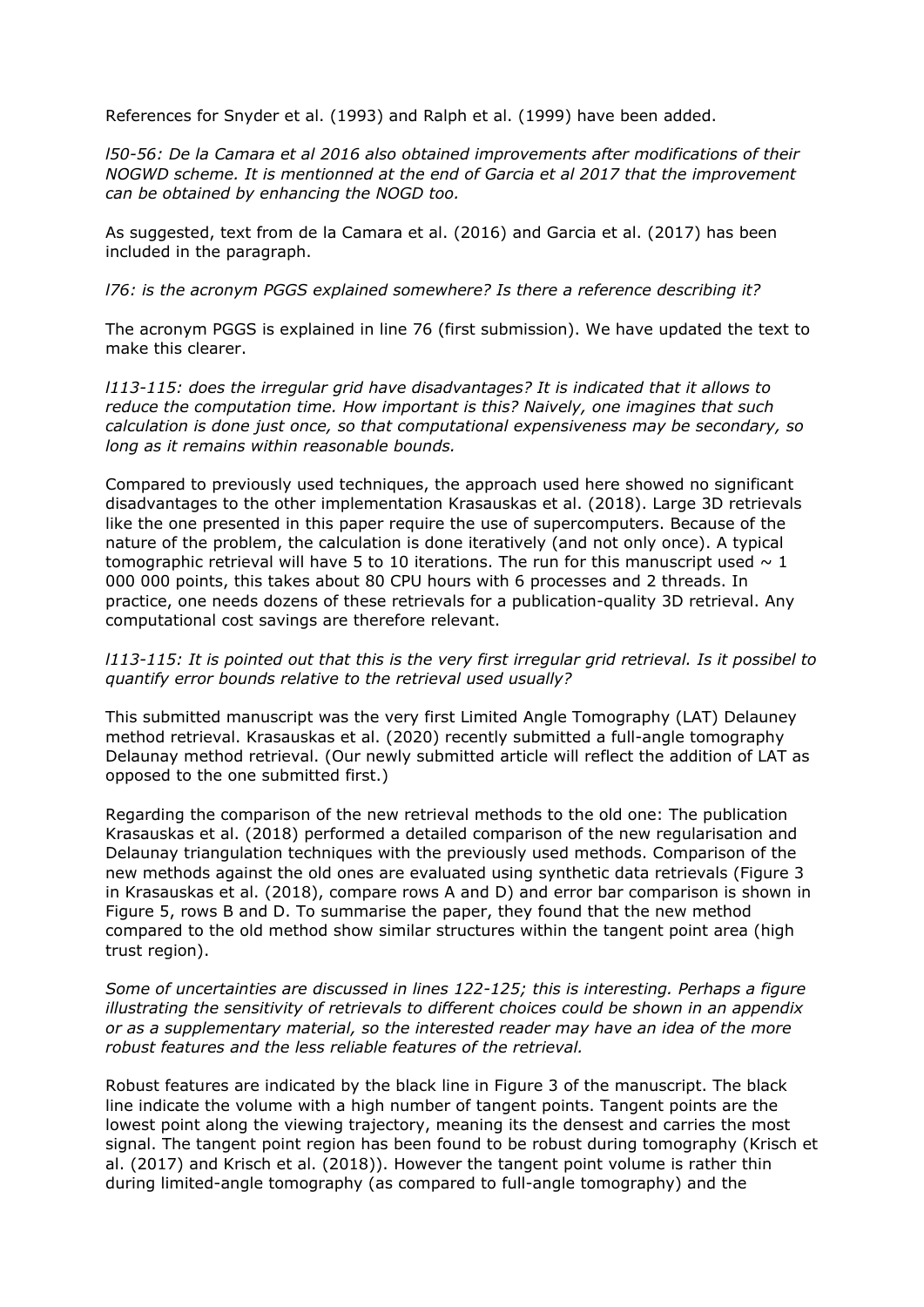surroundings are much less stable. Most of the retrieval experiments dealt in reducing obvious artefacts in the boundary regions outside the tangent point region. Reducing the artefacts make the cross-sections more visually pleasing and reduces the small, but given, impact on the tangent point volume. We use only data from this tangent point volume in the associated vertical cross-section plot and to the determine wave features in Table 1 of the manuscript. Meaning we only use the robust features. To avoid duplication the interested reader is directed to Krisch et al. (2018) for an in-depth discussion on the strengths and weaknesses of limited-angle tomography and the resultant effect on the reliability of features.

*l138: 'groundbased is too long for a subscript; a suggestion would be to write omega\_gd and explain in the text that this corresponds to 'ground-based'. l138 Place the footnote after the word 'density' rather than after the parentheses which contains a mathematical formulation; there is no ambiguity because it would not really make sense to consider the fifth power of the expression... but still, it would be simpler to have the footnote after a word.*

Both of these were addressed.

*l139: 'taken into account': given the uncertainties on the damping due to turbulence or to the dissipation of waves in general, it would be worthwhile describing the assumptions used to account for these processes. Sensitivity to the choices made there could also be welcome, when results are presented.*

A reference is now provided which describes the damping in full.

*l142: what other indications of potential sources are there? Reaching the ground... For waves emanating from couvective regions, is the WKB condition violated?*

Within the raytracer, there are no other (other than the WKB parameter) indications that can be used to diagnose sources. GROGRAT relies on the interpretation of the user to realise the potential sources at hand and test each source. Very similar to what was done in the rest of the manuscript. In the near future, it is the hope to implement more diagnostic tools to help with the source identification.

At this point in the manuscript, it is too early to discuss whether the WKB parameter was violated or not. This is discussed (and shown) later on in the manuscript (see Figure 6 and related discussions).

*l163: it would be useful to include a standard reference on the Savitsky-Golay filter, even if it seems classical.*

The classical paper that first introduced this filter has been added to the text.

*l173: the footnote is not well placed*

This was addressed.

*l182-183: 'the divergence of the jet': what exactly does this designate? This is ambiguous.*

The sentence was updated to be more specific. Now it reads: "However, the divergence of the winds within the jet remains ..."

*l190: the waves observed have a wavelength ~2 km. Should this read 'wavelengths < 4km'rather than '> 4km'? The following sentence causes confusion.*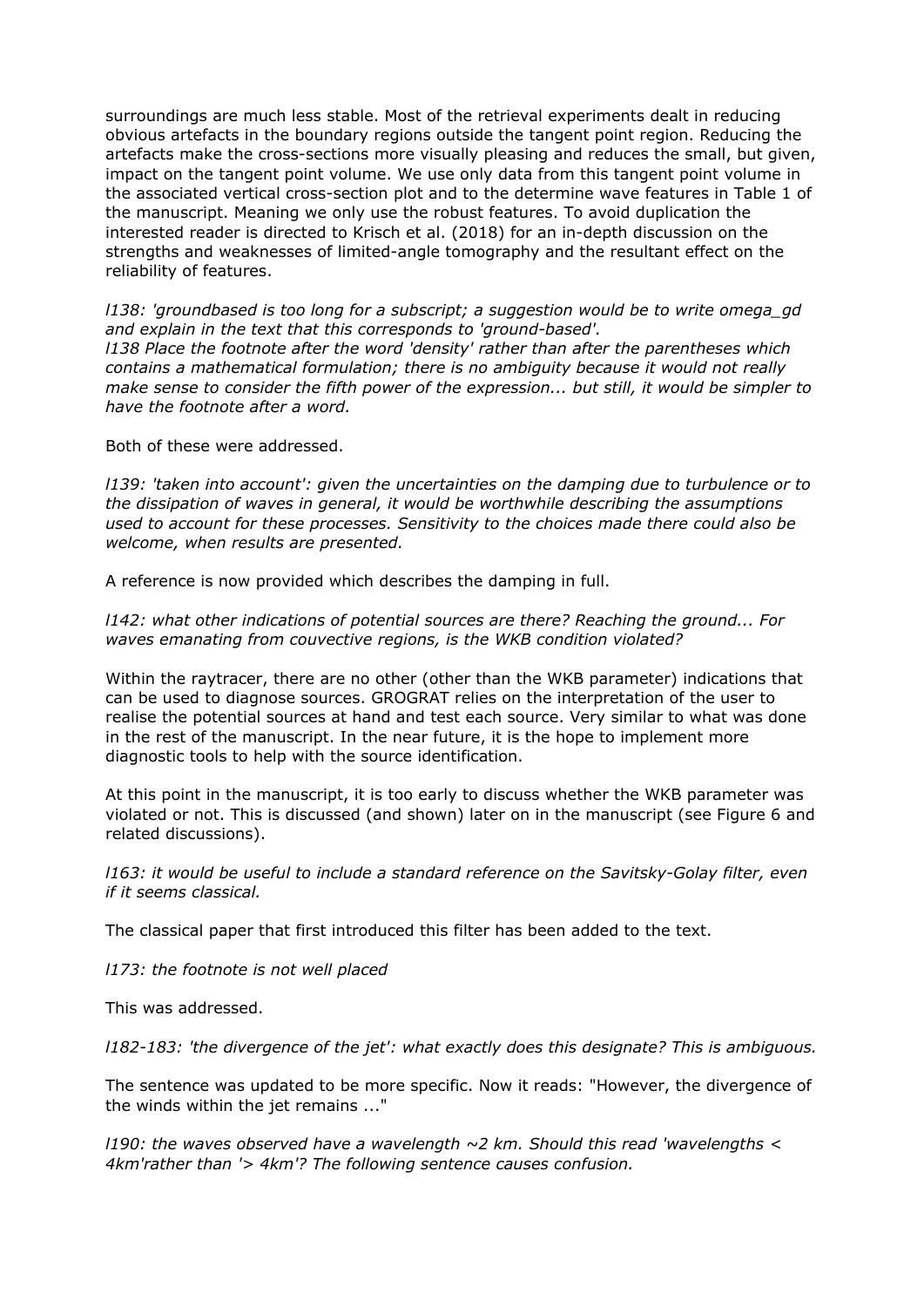Thanks for pointing to the typo. The typo was vertical wavelength (is now changed to horizontal wavelength).

*l219: 'despite the expected increase': on such short vertical scales the increase is not expected to appear clearly, relative to all other causes of variation; the observations do not scan a range much larger than the vertical wavelength...*

The "despite the expected increase of amplitude with a decrease in density" has been removed.

*l224-225: could this assertion be more physically justified? What foes this criterion correspond to, and what are the other possible causes?*

We elaborate more on this now by referring to Equation 4 in the manuscript.

*l275: the beginning of the section could use a sentence of paragraph explaining the purpose of the simulations*.

The following 2 sentences were added to Section 4 to introduce the reason for the numerical experiment.

"Originally designed as an attempt to entirely rule out topography as a source, a numerical experiment with strongly reduced topography was designed. This yielded unexpected results implicating topography as a major contributor."

*Figure 11: more informative than the wind barbs given that the panels are small and that only a limited number of wind barbs can fit, the authors should consider plotting geopotential; the pressure level to which this corresponds should be indicated in the caption.*

The wind barbs have been replaced by pressure isolines at the respective level.

*About the summary: the summary is a bit abrupt, and acronyms (GLORIA, GROGRAT) are used directly. It depends on the editorial instructions, but it may be worth reintroducing them for hasty readers.*

We completely agree. The summary has been updated to be more 'standalone' to make more sense to hasty readers.

*l367: the horizontal phase speed is an important quantity, and the range given is very wide. The uncertainty in the estimate of this important quantity is worth a comment.*

The range given is not an uncertainty range, these are the values for rays 0 to 2 between 7.5 to 12.3 km. Because of the ray and altitude range, a range in the phase speed is obtained. The article has been updated to make it clear that these values are over a range of altitudes.

The large changes in the phase speed with altitude is a result of the large changes in wind speed.

*l372-373: this is an important issue currently; reference to previous work highlighting this issue would be relevant, eg Sato et al (2012)*

Four references were added as an example.

*l380: 'For coherency'? Perhaps state explicitly the goal of the simulations, the hypothesis that is tested with these simulations.*